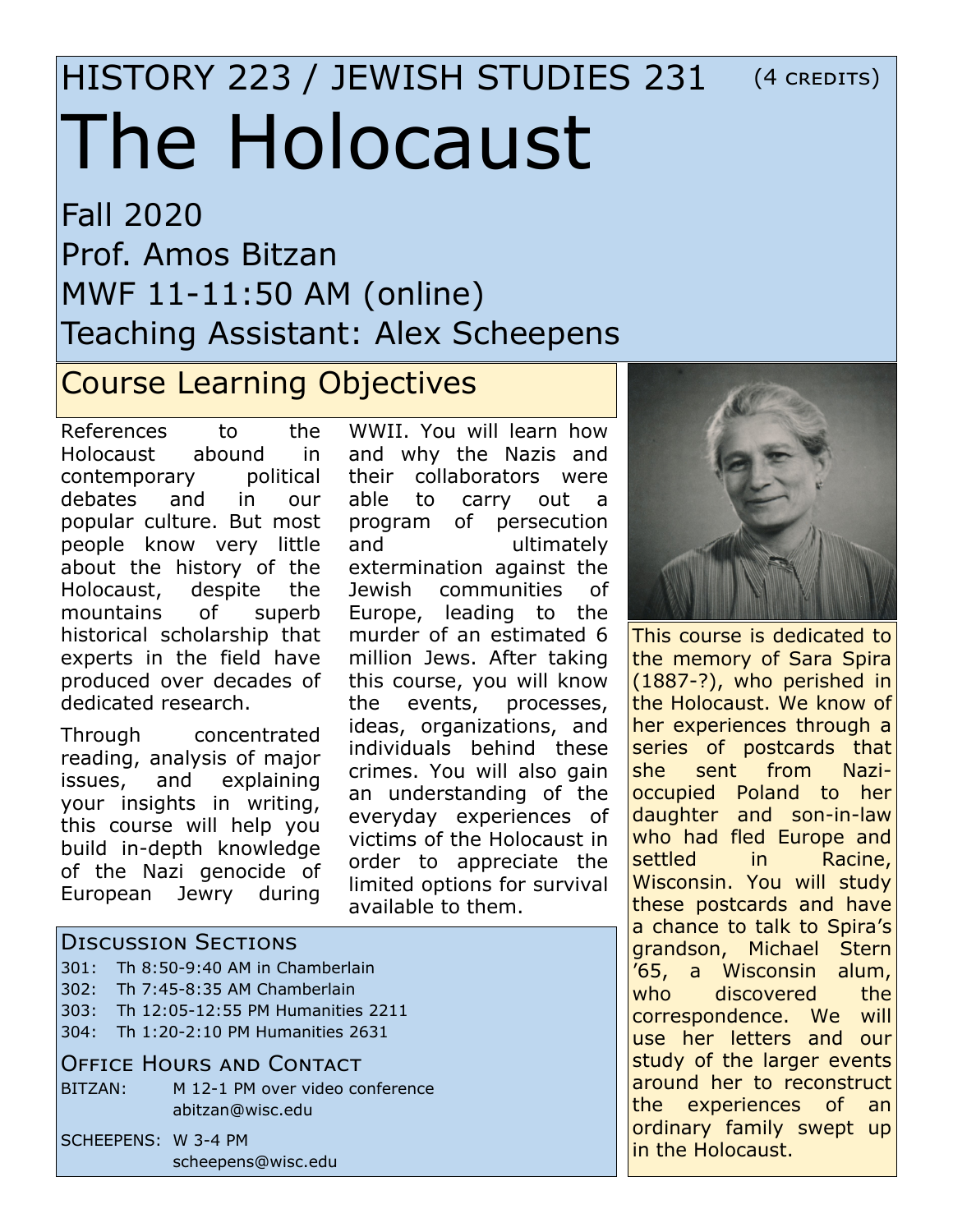# Requirements

### Paper 1 (20%) DUE October 13 at 9 PM

Thesis-driven paper of 1,050-1,750 words (3-5 pages).

Drawing on lecture, section, and your readings from weeks 1 to 6, explain the mechanics of *how* and the causes for *why* anti-Jewish persecution intensified so radically between 1933 and 1939. Organize your paper around three specific instances or types of anti-Jewish persecution to illustrate your argument and be sure to define "redemptive antisemitism." Use Chicago Style footnotes to provide citations for all statements requiring a reference. HINT: Read the introduction to Saul Friedländer's *Nazi Germany and the Jews*, Vol. 1, for useful insights before you construct your own argument.

## Sara Spira Annotation (20%) DUE November 3 at 9 PM

Historical analysis using pin-point outside research 1,050-1,750 words (3-5 pages)

Drawing on exploration of the Sara Spira postcards in section (see "Section Participation below), you will write one historical annotation of the postcards that uses your analysis of the primary sources and outside research to illuminate a research question raised by Sara Spira's letters.

## Paper 2 (25%) DUE DECEMBER 15 at 9 PM

Thesis-driven paper of 1,400-2,100 words (4-6 pages).

How did the middle-aged men of Reserve Police Battalion 101 and countless other Holocaust perpetrators become killers of innocent men, women, and children? Draw on Christopher Browning's *Ordinary Men*, Friedländer's *The Years of Extermination*, and the Byelaya Tserkov documents to make your case, informed by material from lectures and our discussions of these texts in lecture and section. Organize your paper around 3-5 key events, policies, or sites of mass murder. Use Chicago Style footnotes.

## Lecture Discussions and Q&A (15%)

On the days marked as "Discussion on *…,*" we will discuss the assigned selection from Friedländer's *Nazi Germany and the Jews* or *The Years of Extermination* in lecture*.* You should prepare by figuring out the central arguments and answers to specific question that I have sent out ahead of class. I may call on you to participate without advance notice. I will also occasionally pose questions and open a discussion in other synchronous lectures. In Week 12, we will discuss the Case of Byelaya Tserkov. In reading the assigned primary source documents, you should focus on trying to reconstruct the events depicted there.

## Section Participation (20%)

In sections, you will discuss the Sara Spira documents, Christopher Browning's *Ordinary Men,* and a document related to the Case of Byelaya Tserkov. The discussion of the primary source Sara Spira documents will be very different from discussion of the respective books by Friedländer and Browning. The goal in the Sara Spira documents will be to do a historical analysis of the sources. For each postcard, you should write down in advance one research question raised by the letter (for example: what was the food supply like in Gorlice, where Sara Spira was writing from? Who are the relatives she mentions? Was Gorlice a closed ghetto? How did postal communications work?).



**SAUL FRIEDLÄNDER**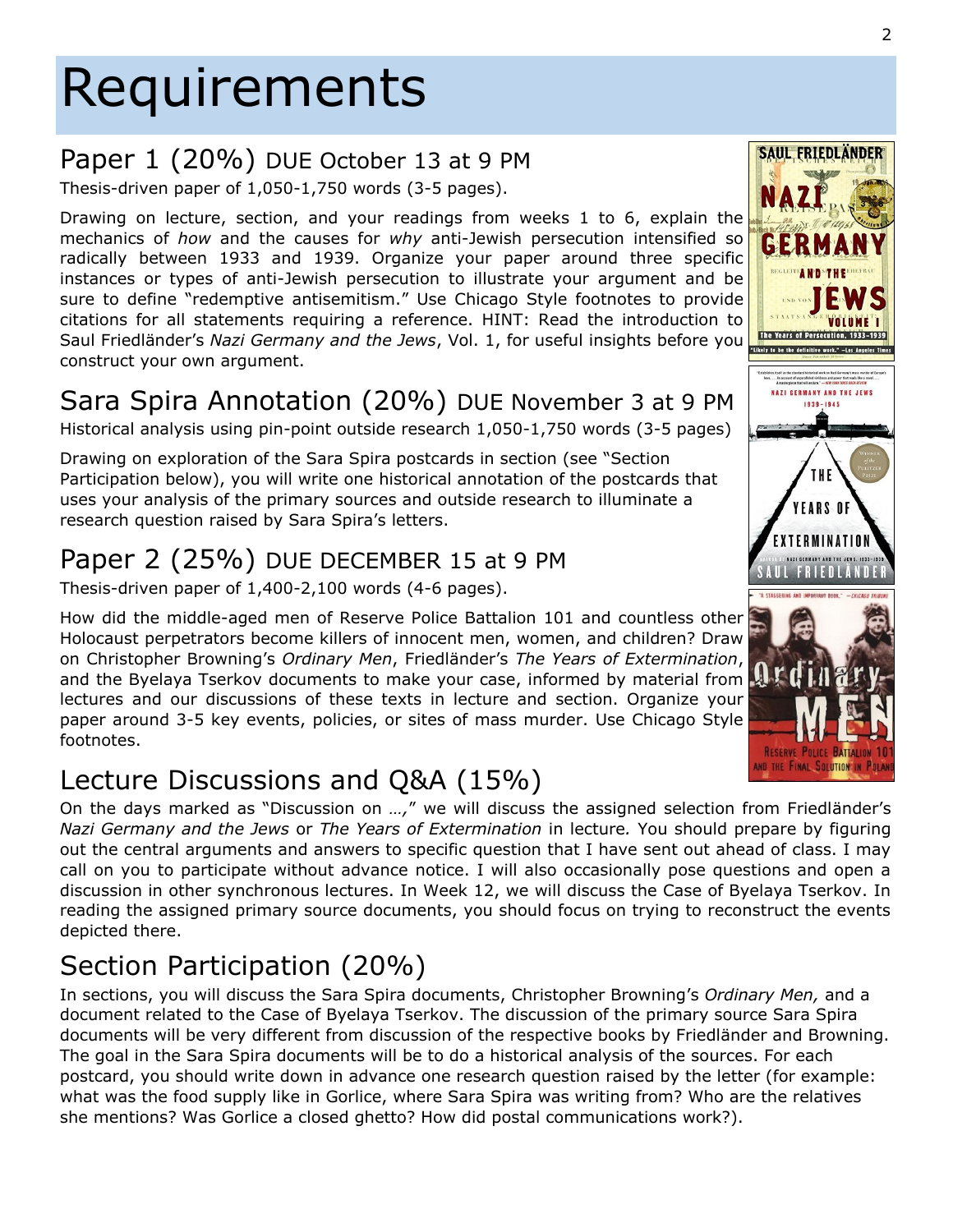| Week 1<br>$W$ 9/2<br>T9/3<br>F9/4 | Introduction<br>Complete each reading BEFORE the<br>day<br>indicated.<br><b>Course Overview</b><br>Section - Introduction<br>Lecture: Hitler's Early Life (1889-1918)<br><b>SAUL FRIEDLANDER</b>                                  |  |  |
|-----------------------------------|-----------------------------------------------------------------------------------------------------------------------------------------------------------------------------------------------------------------------------------|--|--|
| M 9/7<br>W 9/9<br>T9/10<br>F 9/11 | <b>NAZÍ</b><br>Week 2 The Nazis' Rise to Power (1918-1933)<br>NO CLASS (Labor Day)<br>Lecture<br>Section: Discussion on Nazi Germany and the Jews: Ch. 1, pp. 9-40.<br>Discussion on Nazi Germany and the Jews: Ch. 2, pp. 41-72. |  |  |
| Week 3                            | The Nazis' First Steps in Power (1933)                                                                                                                                                                                            |  |  |
| M 9/14                            | Discussion on Nazi Germany and the Jews: Chapter 3, pp. 73-112.                                                                                                                                                                   |  |  |
| W 9/16                            | Lecture                                                                                                                                                                                                                           |  |  |
| T9/17                             | Section: Sandy Spira, "Family Story."                                                                                                                                                                                             |  |  |
| F 9/18                            | Lecture                                                                                                                                                                                                                           |  |  |
| Week 4                            | Exclusion Enshrined in Law (1933-1935)                                                                                                                                                                                            |  |  |
| M 9/21                            | Discussion on Nazi Germany and the Jews: Chapter 4-5, pp. 113-173.                                                                                                                                                                |  |  |
| W 9/23                            | Lecture                                                                                                                                                                                                                           |  |  |
| T9/24                             | Sara Spira Documents 1-3.                                                                                                                                                                                                         |  |  |
| F9/25                             | Lecture                                                                                                                                                                                                                           |  |  |
| Week 5                            | Radicalization in Peacetime (1935-1938)                                                                                                                                                                                           |  |  |
| M 9/28                            | Lecture (pre-recorded)                                                                                                                                                                                                            |  |  |
| W 9/30                            | Discussion on Nazi Germany and the Jews: Chapter 6-7, pp. 177-240.                                                                                                                                                                |  |  |
| T 10/1                            | Section: Sara Spira Documents 4-6.                                                                                                                                                                                                |  |  |
| F 10/2                            | Lecture                                                                                                                                                                                                                           |  |  |
| Week 6                            | Expropriation & Emigration (1938-1939)                                                                                                                                                                                            |  |  |
| M 10/5                            | Discussion. Nazi Germany and the Jews: Chapter 8-10, pp. 241-305.                                                                                                                                                                 |  |  |
| W 10/7                            | Discussion: Nazi Germany and the Jews: Ch. 10, pp. 306-333.                                                                                                                                                                       |  |  |
| T 10/8                            | Section: Paper Prep                                                                                                                                                                                                               |  |  |
| F 10/9                            | Lecture                                                                                                                                                                                                                           |  |  |

3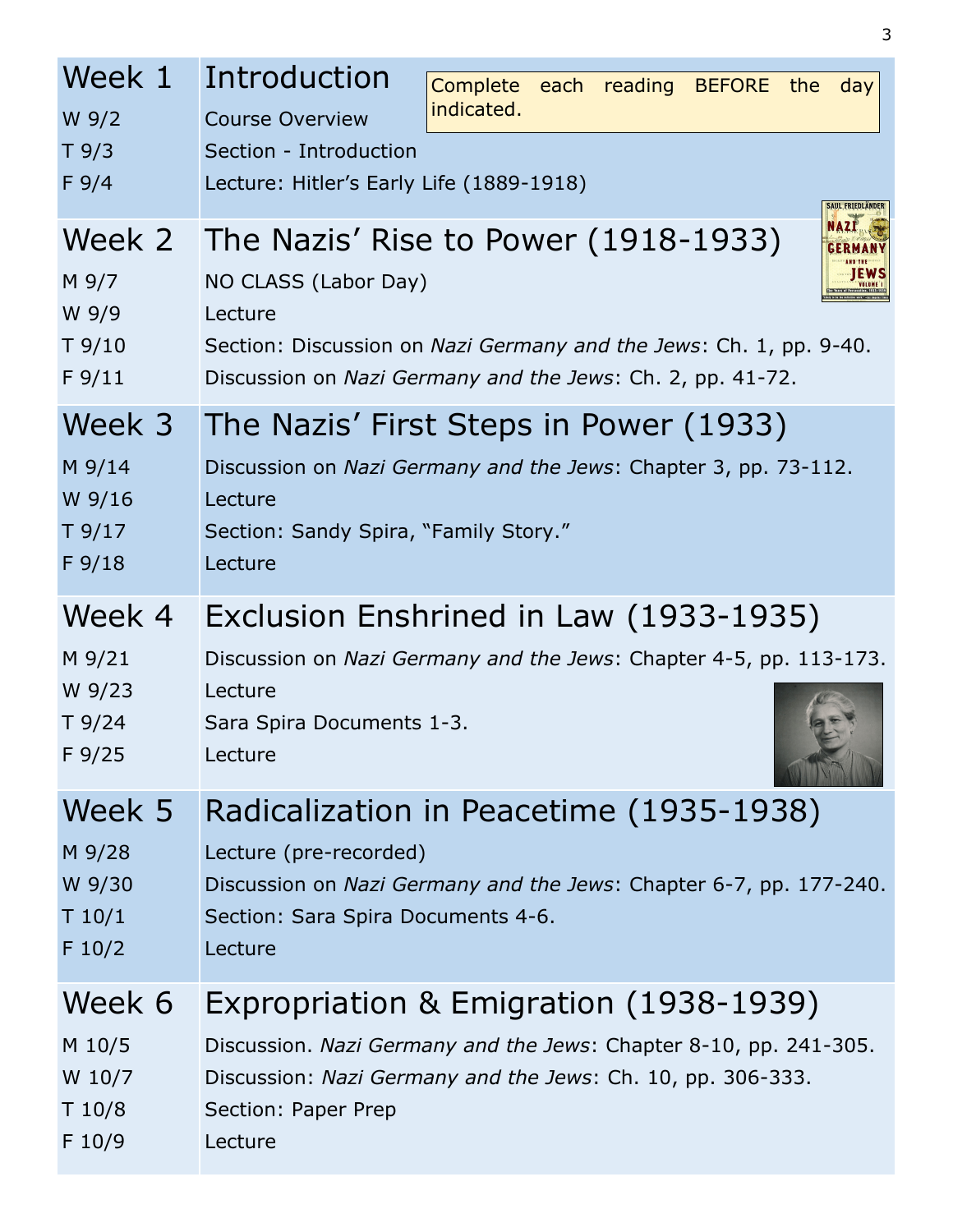| Week 7<br>M 10/12<br>W 10/14<br>T 10/15<br>F 10/16 | Racial Policy and Terror (1939-1940)<br>Discussion on The Years of Extermination: Ch. 1, pp. 3-64.<br>YEARS O<br>Lecture<br>Section: Sara Spira Documents 7-9<br>Lecture                            |  |
|----------------------------------------------------|-----------------------------------------------------------------------------------------------------------------------------------------------------------------------------------------------------|--|
| Week 8<br>M 10/19<br>W 10/21<br>T 10/22<br>F 10/23 | Expulsion as "Final Solution" (1940)<br>Discussion on The Years of Extermination: Chapter 2, pp. 65-128.<br>Lecture<br>Section: Sara Spira Documents 10-13<br>Lecture                               |  |
| Week 9<br>M 10/26<br>W 10/28<br>T 10/29<br>F 10/30 | The Ghettos (1940-1941)<br>Discussion on The Years of Extermination: Chapter 3, pp. 129-194.<br>Lecture<br>Section: Ordinary Men, Chapters 1-6.<br>Lecture                                          |  |
| $M$ 11/2<br>$W$ 11/4<br>T11/5<br>F 11/6            | Week 10 The Invasion of the Soviet Union (1941)<br>Discussion on The Years of Extermination: Chapter 4, pp. 197-260.<br>Lecture<br>Section: Ordinary Men, Chapters 7-13.<br>Lecture                 |  |
|                                                    |                                                                                                                                                                                                     |  |
| $M$ 11/9<br>$W$ 11/11<br>T11/12<br>F 11/13         | Week 11 Mass Killing on the Eastern Front (1941)<br>Discussion on The Years of Extermination: Chapter 5, pp. 261-328.<br>Lecture<br>Section: Ordinary Men, Chapters 13-18 and Afterword.<br>Lecture |  |

4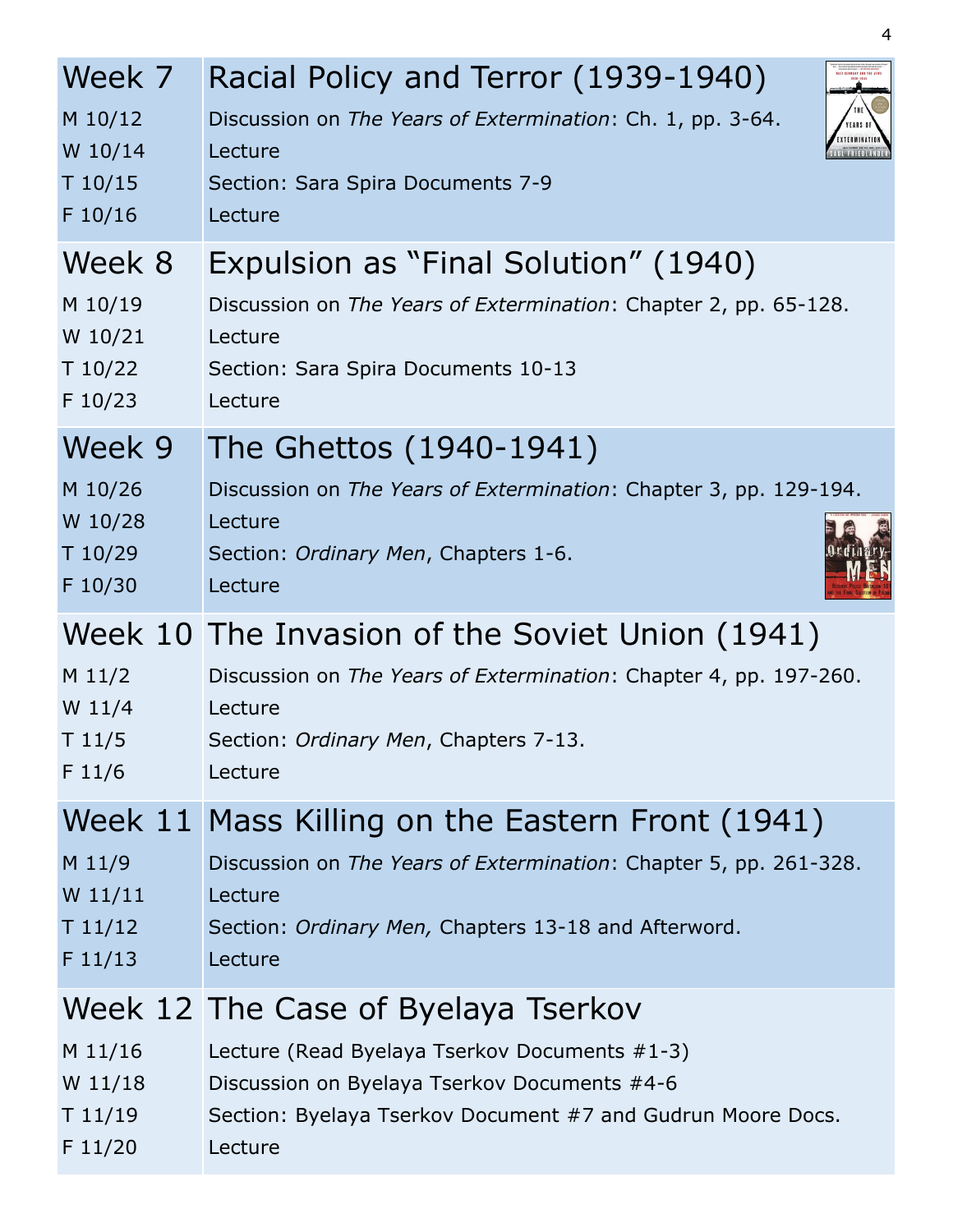|          | Week 13 The Final Solution Formulated (1941-1942)                                     |
|----------|---------------------------------------------------------------------------------------|
| M 11/23  | Discussion on The Years of Extermination, Chapter 6, pp. 329-395                      |
| W 11/25  | Lecture                                                                               |
| T 11/26  | NO CLASS (Thanksgiving)                                                               |
| F 11/29  | NO CLASS (Thanksgiving)                                                               |
|          | Week 14 The Extermination Camps (1942-1944)                                           |
| M 11/30  | Discussion on The Years of Extermination: Chapter 7, pp. 399-468.                     |
| $W$ 12/2 | Discussion on The Years of Extermination: Chapter 8, pp. 469-538.                     |
| T12/3    | Section: The Years of Extermination: Chapter 9, pp. 539-600.                          |
| F 12/4   | Lecture                                                                               |
|          | Week 15 Relentless Destruction (1944-1945)                                            |
| M 12/7   | Discussion on The Years of Extermination, Chapter 10, 601-663.                        |
| W 12/9   | Lecture.                                                                              |
| T 12/10  | Section: Years of Extermination, Introduction, xiii-xxvi. Ordinary Men,<br>Afterword. |

#### Books to Purchase

- Saul Friedländer, *Nazi Germany and the Jews*, Vol. 1: *The Years of Persecution, 1933-1939* (New York: Harper Perennial, 1998). ISBN: 0060928786
- Saul Friedländer, *Nazi Germany and the Jews*, Vol. 2: *The Years of Extermination, 1939-1945* (New York: Harper Perennial, 2008). ISBN: 0060930489.
- Christopher Browning, *Ordinary Men: Reserve Police Battalion 101 and the Final Solution in Poland*  (New York: Harper Perennial, 1998). ISBN: 0060995068.

Please purchase these books used if you can. Print editions only. Do not buy the abridged edition.

#### Credit Hours and Workload

This class meets for four 50-minute class periods each week over the fall semester and carries the expectation that students will work on course learning activities (reading, researching, and writing) for

about 2 hours out of classroom for every class period. The syllabus includes additional information about meeting times and expectations for student work.

#### Late Policy

Please contact me in advance if you believe that you might need an extension for an assignment. Unless you have previously arranged an extension with me, grades for late submissions will be lowered by one grade category for each day they are late.

|              | <b>Grading Scheme</b> |  |  |
|--------------|-----------------------|--|--|
| A            | >93%                  |  |  |
| AB           | 87-92%                |  |  |
| <sub>B</sub> | 80-86%                |  |  |
| <b>BC</b>    | 75-79%                |  |  |
| Ċ            | 70-74%                |  |  |
| D            | 60-69%                |  |  |
| F            | $\leq 59$             |  |  |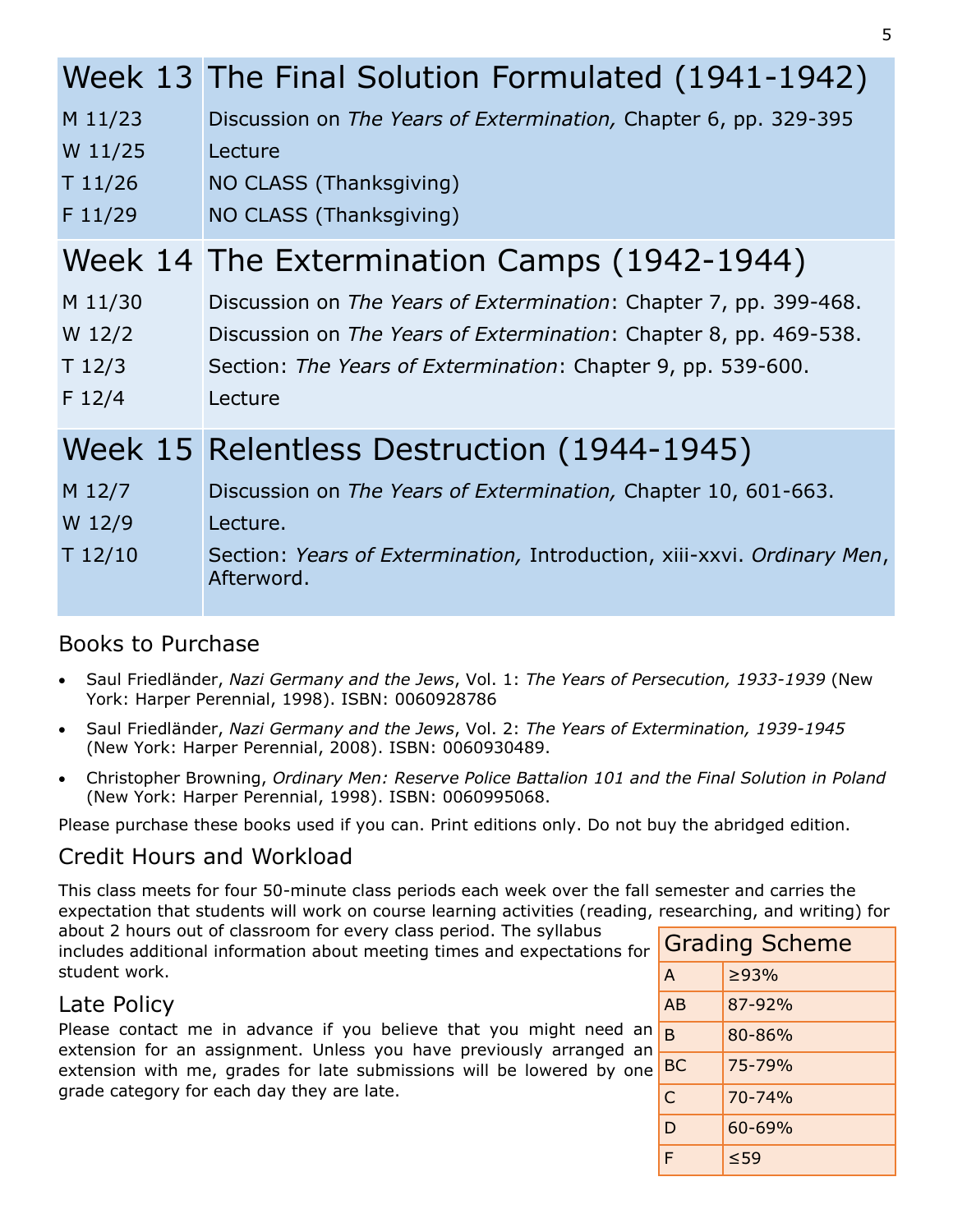# Goals of the History Major

The goal of the history major is to offer students the knowledge and skills they need to critical perspective on the past. Students will learn to define important historical ques analyze relevant evidence with rigor and cr The goal of the history major is to offer students the knowledge and skills they need to gain a critical perspective on the past. Students will learn to define important historical questions, analyze relevant evidence with rigor and creativity, and present convincing arguments and discussions. In History, as in other humanistic disciplines, students will practice resourceful inquiry and careful reading. They will advance their writing and public speaking skills to engage historical and contemporary issues.

To ensure that students gain exposure to some of the great diversity of topics, methodologies, and philosophical concerns that inform the study of history, the department requires a combination of courses that offers breadth, depth, and variety of exposition. Through those courses, students should develop:

- 1. Broad acquaintance with several geographic areas of the world and with both the pre-modern and modern eras.
- 2. Familiarity with the range of sources and modes through which historical information can be found and expressed. Sources may include textual, oral, physical, and visual materials. The data within them may be qualitative or quantitative, and they may be available in printed, digital, or other formats. Modes of expression may include textbooks, monographs, scholarly articles, essays, literary works, or digital presentations.
- 3. In-depth understanding of a topic of their choice through original or creative research.
- 4. The ability to identify the skills developed in the history major and to articulate the applicability of those skills to a variety of endeavors and career paths beyond the professional practice of history.

## Skills Developed in the History Major

#### DEFINE IMPORTANT HISTORICAL QUESTIONS

- 1. Pose a historical question and explain its academic and public implications.
- 2. Using appropriate research procedures and aids, find the secondary resources in history and other disciplines available to answer a historical question.
- 3. Evaluate the evidentiary and theoretical bases of pertinent historical conversations in order to highlight opportunities for further investigation.

#### COLLECT AND ANALYZE EVIDENCE

- 1. Identify the range and limitations of primary sources available to engage the historical problem under investigation.
- 2. Examine the context in which sources were created, search for chronological and other relationships among them, and assess the sources in light of that knowledge.
- 3. Employ and, if necessary, modify appropriate theoretical frameworks to examine sources and develop arguments.

#### PRESENT ORIGINAL CONCLUSIONS

- 1. Present original and coherent findings through clearly written, persuasive arguments and narratives.
- 2. Orally convey persuasive arguments, whether in formal presentations or informal discussions.
- 3. Use appropriate presentation formats and platforms to share information with academic and public audiences.

#### CONTRIBUTE TO ONGOING DISCUSSIONS

- 1. Extend insights from research to analysis of other historical problems.
- 2. Demonstrate the relevance of a historical perspective to contemporary issues.
- 3. Recognize, challenge, and avoid false analogies, overgeneralizations, anachronisms, and other logical fallacies.